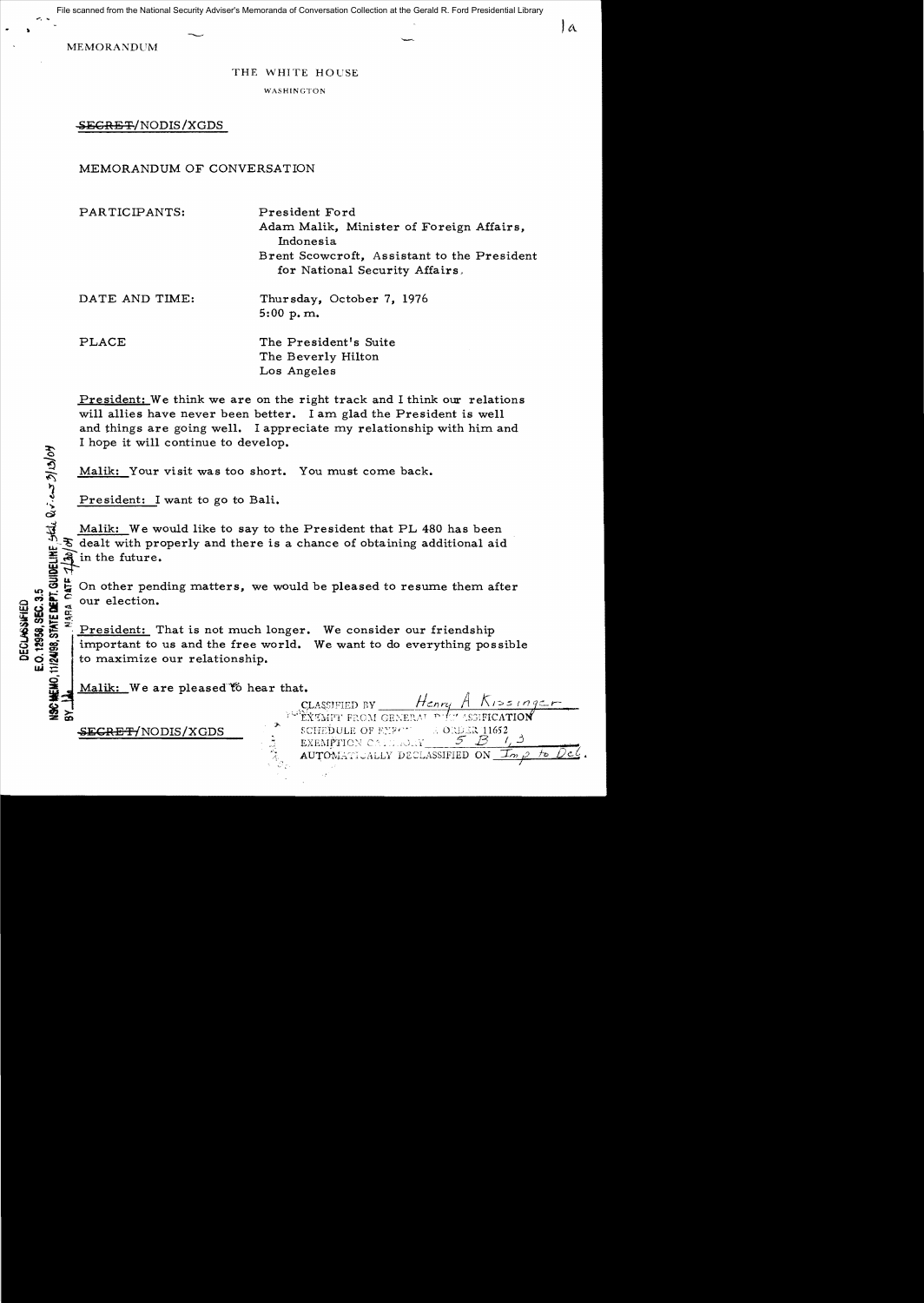## SECRET/NODIS/XGDS 2

President: What is your reaction to this UN session?

Malik: I think it more moderate -- on very controversial matters. Korea was luckily pushed aside. Also Africa, thanks to Secretary Kissinger. We feel the general situation is better than previously.

President: That is our impression. There is much work to be done but it is best done in a constructive atmo sphere.

Malik: There are some new countries which want to make a fuss, but nothing important.

President: It is strange to realize that a country the size of Indonesia has one vote and one with 50,000 people also has one vote.

Malik: I think there needs to be a process of education in the UN, so there is also a sense of responsibility. There is Lebanon, which is delicate, but there is no unity among the Arabs, so not much chance for solution.

President: We are anxious for Lebanon to be settled. We want to preserve its independence and integrity. It is a terrible tragedy but we think it is moving slowly to get better.

Malik: I think it is important for us all to do what we can, but the parties in the area are crucial.

President: It was very nice to see you. Please give my very best regards to President Suharto.

~EGRE *T-'/NODIS IXGDS*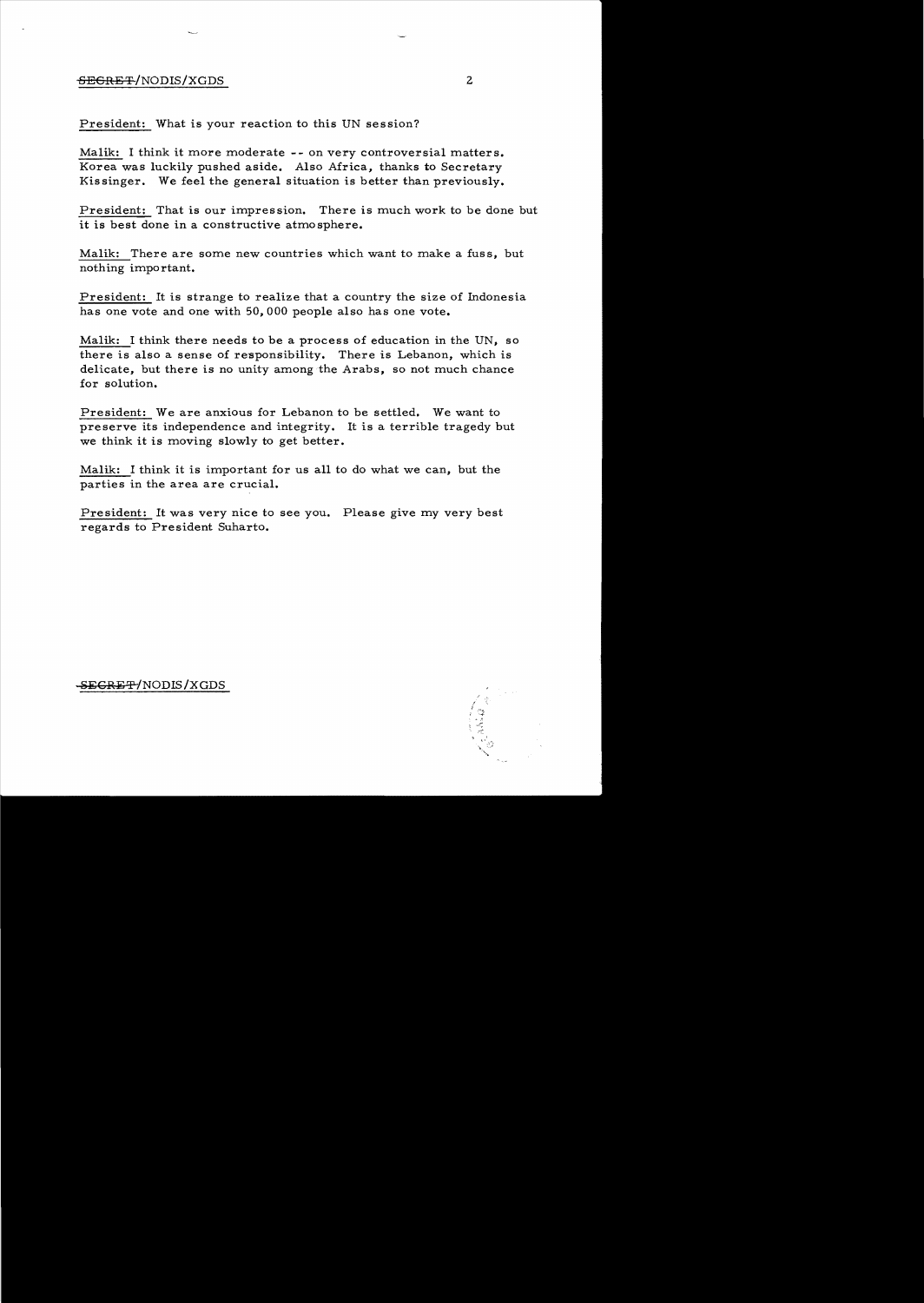**MEMORANDUM** 

#### THE WHITE HOUSE

**WASHINGTON** 

<del>SECRET</del>/NODIS/XGDS

# MEMORANDUM OF CONVERSATION

PARTICIPANTS:

President Ford Adam Malik, Minister of Foreign Affairs, Indonesia

Brent Scowcroft, Assistant to the President for National Security Affairs.

 $\oint e \langle \vec{\xi} | \vec{t} \vec{\epsilon} \vec{y} \rangle \vec{\xi} \rangle$ 

**IDELINES**, state Q'v". and  $2/13/6$ 

**DECLASSIFIED** 12958, SEC.

DATE AND TIME:

Thursday, October 7, 1976  $5:00 p, m.$ 

PLACE

The President's Suite The Beverly Hilton Los Angeles

President: We think we are on the right track and I think our relations will allies have never been better. I am glad the President is well and things are going well. I appreciate my relationship with him and I hope it will continue to develop.

Malik: Your visit was too short. You must come back.

President: I want to go to Bali.

Malik: We would like to say to the President that PL 480 has been dealt with properly and there is a chance of obtaining additional aid in the future.

On other pending matters, we would be pleased to resume them after our election.

President: That is not much longer. We consider our friendship important to us and the free world. We want to do everything possible to maximize our relationship.

Malik: We are pleased to hear that.

<del>SECRET/</del>NODIS/XGDS

CLASSIFIED BY EXUMPT FROM GENERAL PHET ISSEICATION A ORDER 11652 SCREDULE OF FURTH ЕХЕМРИОХ С. Г. ....О. Ү. AUTOMATICALLY DECLASSIFIED ON

Henri A Kissings  $r$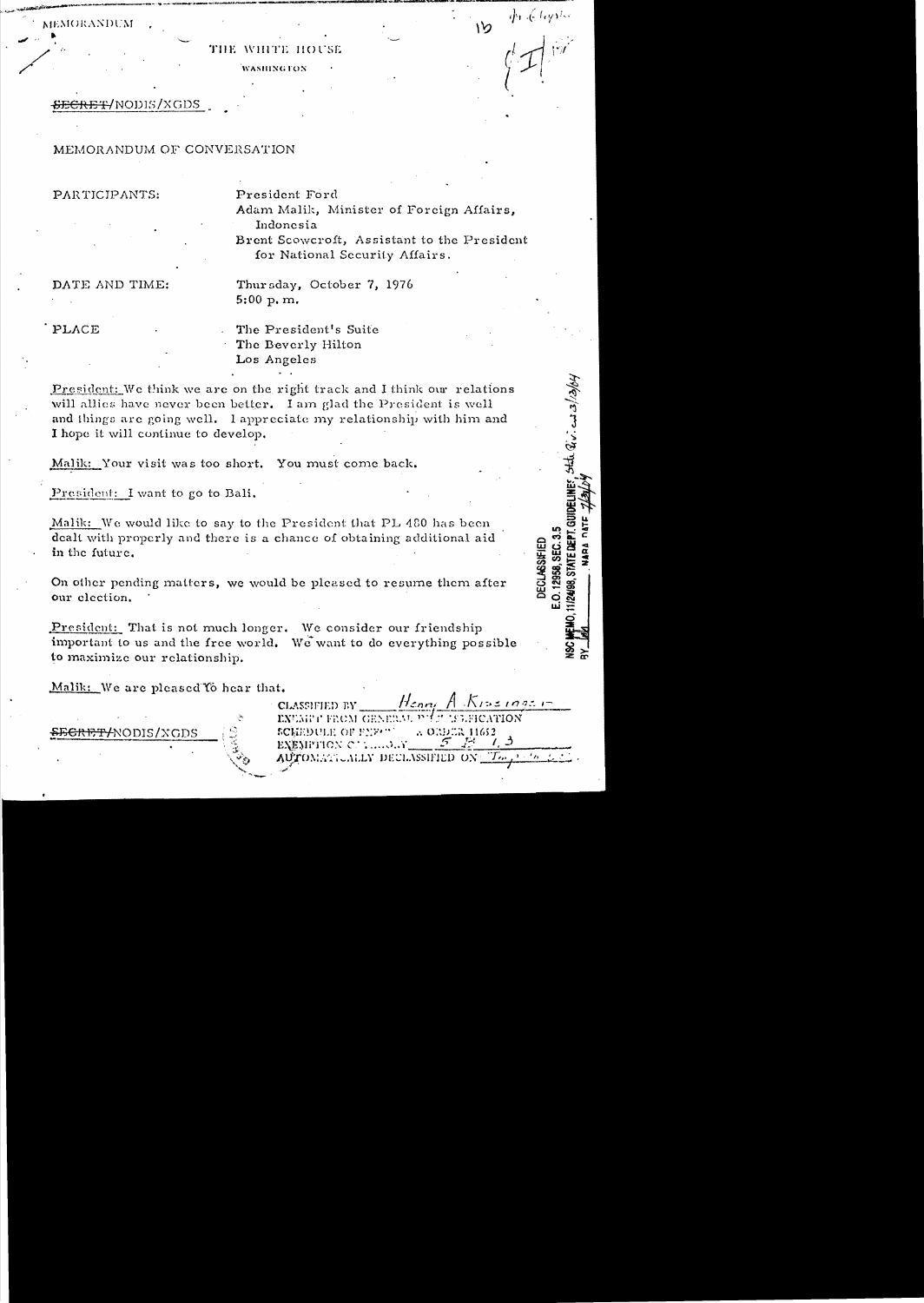# SEGREE/NODIS/XGDS

Malik: I think it more moderate -- on very controversial matters. Korea was luckily pushed aside. Also Africa, thanks to Secretary Kissinger. We feel the general situation is better than previously.

President: That is our impression. There is much work to be done but it is best done in a constructive atmosphere.

Malik: There are some new countries which want to make a fuss, but nothing important.

President: It is strange to realize that a country the size of Indonesia has one vote and one with 50,000 people also has one vote.

Malik: I think there needs to be a process of education in the UN, so there is also a sense of responsibility. There is Lebanon, which is delicate, but there is no unity among the Arabs, so not much chance for solution.

President: We are anxious for Lebanon to be settled. We want to preserve its independence and integrity. It is a terrible tragedy but we think it is moving slowly to get better.

Malik: I think it is important for us all to do what we can, but the parties in the area are crucial.

President: It was very nice to see you. Please give my very best regards to President Suharto.

# SECRET/NODIS/XGDS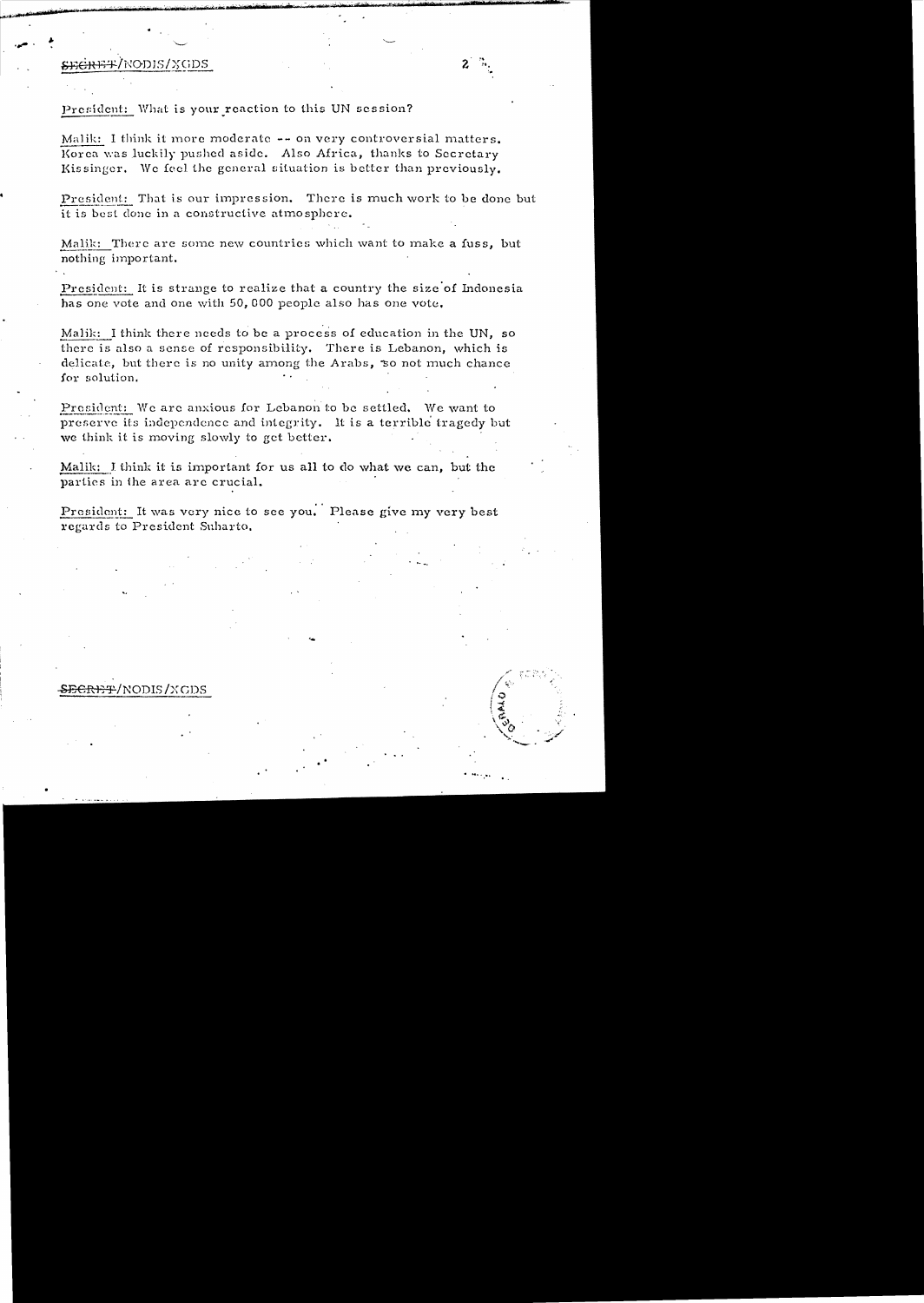$\mid$   $\zeta_{\rm e}$ NA ONAL SECURI COUNCIL Getober 21 TO DUD MCRANIANE You may with to check with the General concerning distribution of this memcon to State. JWD Yes  $\boldsymbol{\nu}$  $N_{\rm O}$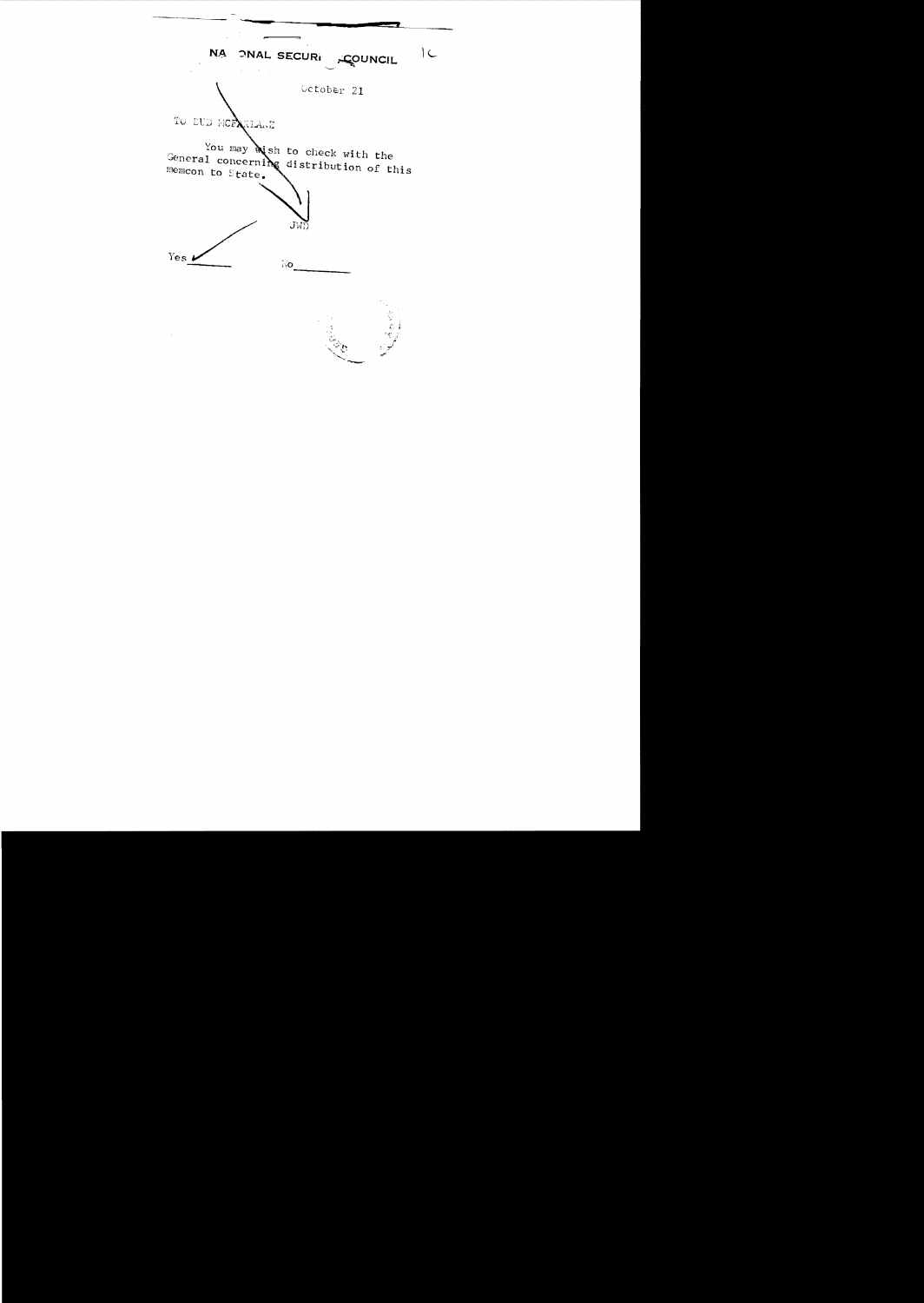$\overline{\mathcal{A}}$ NA QUAL SECURITY COUNCIL October 21 TO BUD MCPARLANE You may wish to check with the<br>General concerning distribution of this<br>memcon to State. JWD Yes  $\boldsymbol{\nu}$ No. g ()  $\frac{1}{2}$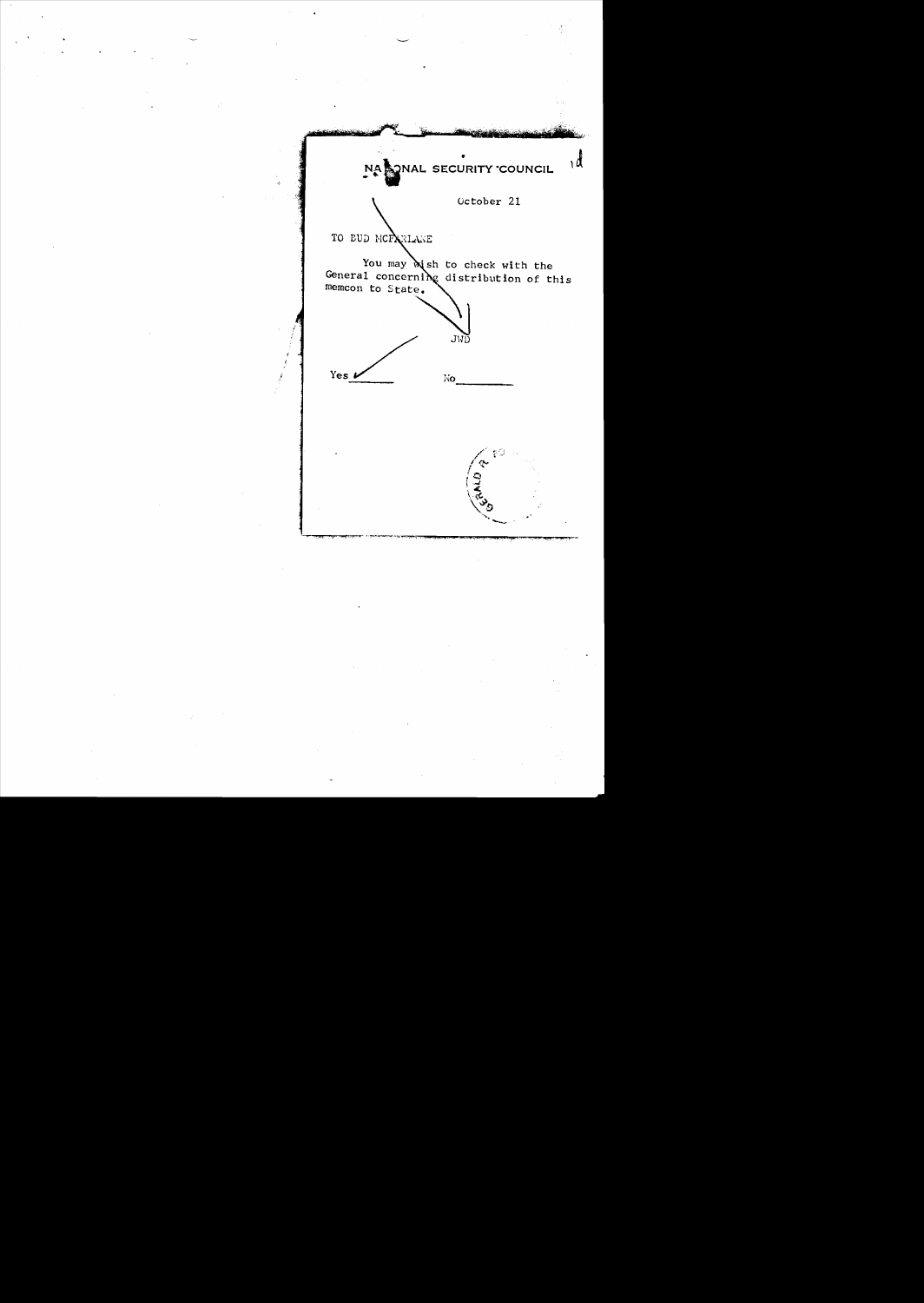MEMORANDUM

#### NATIONAL SECURITY COUNCIL

#### $\overline{\text{SE}}$ GRET-ATTACHMENT Cotober 20, 1976

MEMORANDUM FOR JEANNE W. DAVIS

FROM: WILLIAM GLEYSTEEN

SUBJECT: Presidential Memorandum of Conversation

The attached memorandum is a record of the conversation between the President and Indonesian Foreign Minister Adam Malik October 7 in Los Angeles. I believe we should, as a matter of principle, send copies . of such memos to the Department of State. Obviously they should be sent on a close hold basis and initially only to persons of Deputy Assistant Secretary rank or higher.

May I have your concurrence to send a copy of the Malik memorandum to Art Hummel.

 $\mathcal{L} \bullet \bullet$ .  $\Box$ 

SECRET ATTACHMENT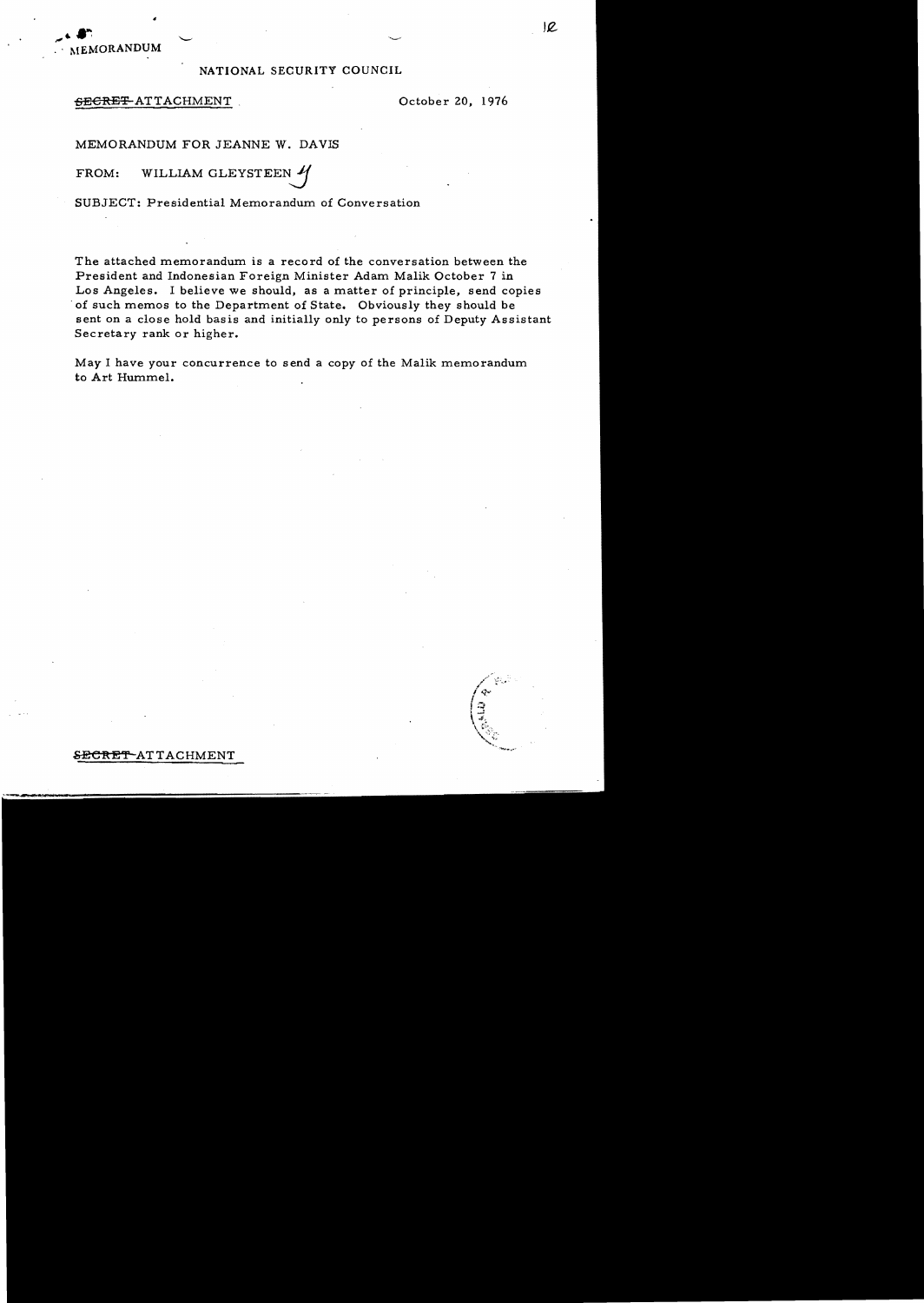MEMORANDUM

#### NATIONAL SECURITY COUNCIL

#### ~ECRE~ATTACHMENT October 20, 1976

 $\lambda$ 

MEMORANDUM FOR JEANNE W. DAVIS

FROM: WILLIAM GLEYSTEEN

SUBJECT: Presidential Memorandum of Conversation

The attached memorandum is a record of the conversation between the President and Indonesian Foreign Minister Adam Malik October 7 in Los Angeles. I believe we should, as a matter of principle, send copies of such memos to the Department of State. Obviously they should be sent on a close hold basis and initially only to persons of Deputy Assistant Secretary rank or higher.

May I have your concurrence to send a copy of the Malik memorandum to Art Hummel.



SEGRET ATTACHMENT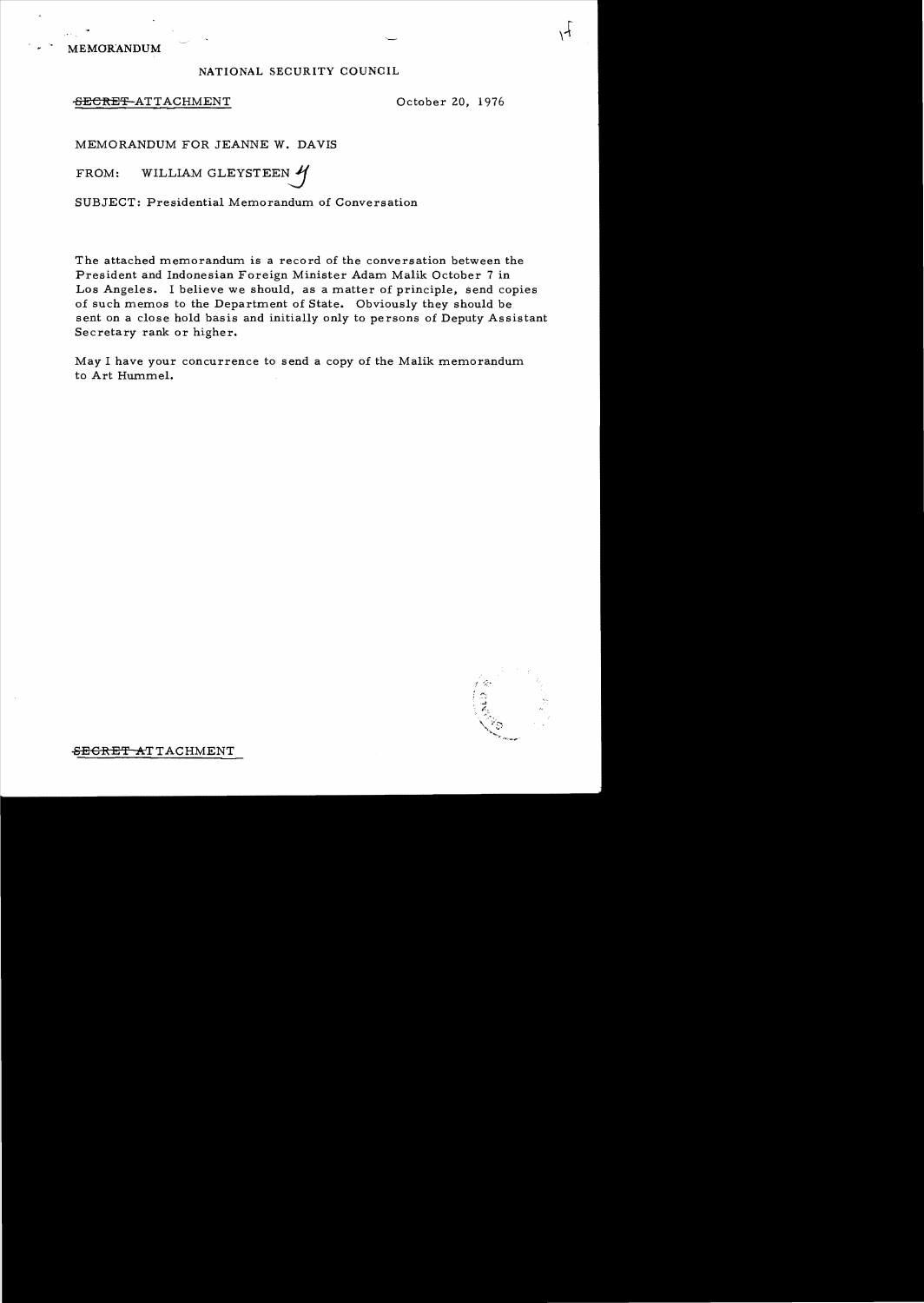**NATIONAL** SECURITY COUNCIL WASHINGTON, D.C. 20506

#5880

# SEGRET ATTACHMENT

October 22. 1976

#### MEMORANDUM FOR:

Mr. C. Arthur Borg Executive Secretary Department of State

.( 1·

> SUBJECT: Memorandum of President's Conver sation with Indonesian Foreign Minister

Attached for the information of your principals is a copy of the memorandum of the President's conversation with Foreign Minister Malik.

Distribution should be made on a strict need-to-know basis.

Davis Staff Secretary

### SEGRET ATTACHMENT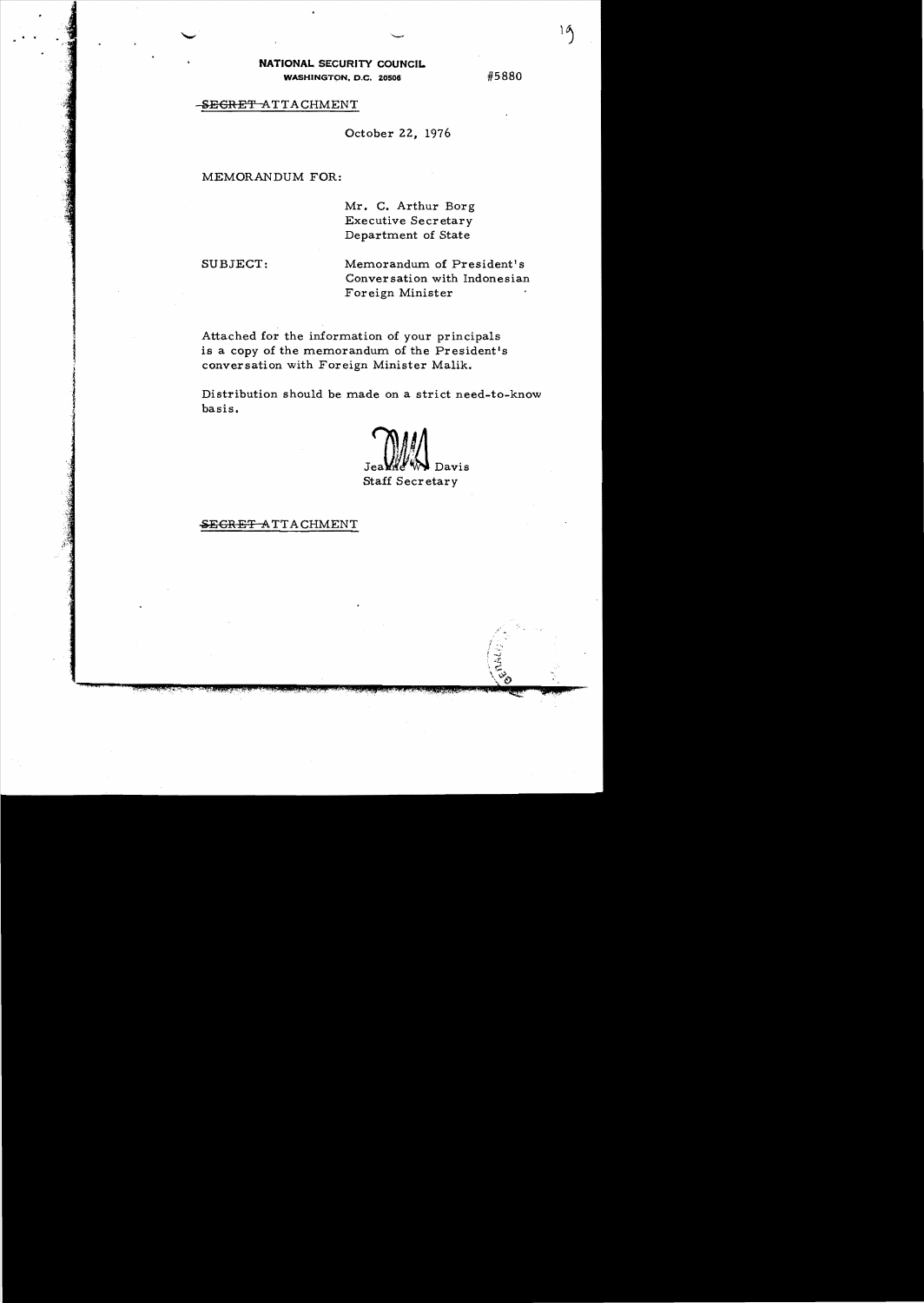|                            |                                    |                                                             |  |                                                               |                       | DOC             | RECD                                                                                                              | LOG NUMBER                                                                                  |                             |                          |                          |
|----------------------------|------------------------------------|-------------------------------------------------------------|--|---------------------------------------------------------------|-----------------------|-----------------|-------------------------------------------------------------------------------------------------------------------|---------------------------------------------------------------------------------------------|-----------------------------|--------------------------|--------------------------|
|                            |                                    |                                                             |  |                                                               | MO .                  | <b>DA</b><br>MO | DA                                                                                                                | HR                                                                                          |                             | INITIAL ACTION O         |                          |
|                            | NSC CORRESPONDENCE PROFILE         |                                                             |  |                                                               |                       |                 |                                                                                                                   |                                                                                             |                             |                          |                          |
|                            |                                    |                                                             |  |                                                               |                       |                 |                                                                                                                   | 760S                                                                                        |                             |                          |                          |
|                            |                                    |                                                             |  |                                                               | <b>FROM: SECSTATE</b> |                 |                                                                                                                   | $s/s =$                                                                                     |                             | UNCLAS (LOG IN/OUT       |                          |
|                            | TO: PRES                           |                                                             |  |                                                               |                       |                 |                                                                                                                   |                                                                                             | <b>LOU</b>                  | NO FORN                  | <b>NODIS</b>             |
|                            | <b>SECDEF</b><br><b>SCOWCROFT</b>  |                                                             |  |                                                               |                       |                 |                                                                                                                   |                                                                                             |                             |                          |                          |
|                            | <b>HYLAND</b>                      |                                                             |  | EYES ONLY<br>X REF _<br>$\sim$ DCF $\sim$ .<br>з.<br>CODEWORD |                       |                 |                                                                                                                   |                                                                                             |                             |                          | <b>EXDIS</b>             |
| <b>DAVIS</b>               |                                    |                                                             |  |                                                               |                       |                 |                                                                                                                   |                                                                                             |                             |                          |                          |
|                            | <b>SENSITIVE</b><br>OTHER          |                                                             |  |                                                               |                       |                 |                                                                                                                   |                                                                                             |                             |                          |                          |
|                            |                                    |                                                             |  |                                                               |                       |                 |                                                                                                                   |                                                                                             |                             |                          |                          |
| SOURCE/CLASS/DESCRIPTION   |                                    |                                                             |  |                                                               |                       |                 |                                                                                                                   |                                                                                             |                             |                          |                          |
|                            | <b>SUBJE</b>                       |                                                             |  |                                                               |                       |                 |                                                                                                                   |                                                                                             |                             |                          |                          |
|                            |                                    |                                                             |  |                                                               |                       |                 |                                                                                                                   |                                                                                             |                             |                          |                          |
|                            |                                    |                                                             |  |                                                               |                       |                 |                                                                                                                   |                                                                                             |                             |                          |                          |
|                            |                                    |                                                             |  |                                                               |                       |                 |                                                                                                                   |                                                                                             |                             |                          |                          |
|                            |                                    |                                                             |  |                                                               |                       |                 |                                                                                                                   |                                                                                             |                             |                          |                          |
|                            |                                    |                                                             |  |                                                               |                       |                 |                                                                                                                   |                                                                                             |                             |                          |                          |
|                            | 1951                               | INTERNAL ROUTING AND DISTRIBUTION<br><b>ACTION REQUIRED</b> |  |                                                               |                       |                 |                                                                                                                   |                                                                                             |                             |                          |                          |
|                            | CONCUR-<br><b>ACTION.</b><br>RENCE |                                                             |  | COOR-<br>DINATE,                                              | <b>INFD</b>           | REC<br>C۲       |                                                                                                                   |                                                                                             |                             |                          |                          |
|                            | ADV CYS S'CROFT/WGH                |                                                             |  |                                                               |                       |                 | FOR                                                                                                               |                                                                                             |                             |                          |                          |
|                            |                                    | STAFF SECRETARY                                             |  |                                                               |                       |                 |                                                                                                                   |                                                                                             |                             |                          | $\overline{\phantom{0}}$ |
| ASGMT                      | CONGRESSIONAL                      |                                                             |  |                                                               |                       |                 | REPLY FOR                                                                                                         |                                                                                             |                             | $\overline{\phantom{a}}$ |                          |
|                            | <b>ECONOMIC</b>                    |                                                             |  |                                                               |                       |                 |                                                                                                                   |                                                                                             |                             | —∔                       |                          |
| <b>CTION</b>               | <b>EUR/CANADA/OCEANS</b>           |                                                             |  |                                                               |                       |                 | <b>MEMO Example 10 TO Example 20 Example 20 Example 20 Example 20 Example 20 Example 20 Example 20 Example 20</b> |                                                                                             |                             | $\overline{\phantom{a}}$ |                          |
|                            | <b>FAR EAST/PRC</b>                | <b>Contract Service Advised Assessment Contract</b>         |  |                                                               |                       |                 |                                                                                                                   |                                                                                             |                             |                          |                          |
| ⋖                          | <b>INTELLIGENCE</b>                |                                                             |  |                                                               |                       |                 |                                                                                                                   |                                                                                             |                             |                          |                          |
|                            | <b>LATIN AMERICA</b>               |                                                             |  |                                                               |                       |                 |                                                                                                                   |                                                                                             |                             |                          |                          |
|                            | MID EAST/NO. AFRICA                |                                                             |  |                                                               |                       |                 |                                                                                                                   |                                                                                             |                             | المستحسنات               |                          |
|                            | <b>NSC PLANNING</b>                |                                                             |  |                                                               |                       |                 |                                                                                                                   |                                                                                             |                             |                          |                          |
|                            | PROGRAM ANALYSIS                   |                                                             |  |                                                               |                       |                 |                                                                                                                   |                                                                                             |                             |                          |                          |
| DISTRIBUTION/INITIAL       | <b>SCIENTIFIC</b>                  |                                                             |  |                                                               |                       |                 | DUE DATE:                                                                                                         |                                                                                             |                             |                          |                          |
|                            | SUB-SAH/ AFRICA/ UN                |                                                             |  |                                                               |                       |                 | COMMENTS: LINCLUDING SPECIAL INSTRUCTIONS)                                                                        |                                                                                             |                             |                          |                          |
|                            |                                    |                                                             |  |                                                               |                       |                 |                                                                                                                   |                                                                                             |                             |                          |                          |
|                            |                                    |                                                             |  |                                                               |                       |                 |                                                                                                                   |                                                                                             |                             |                          |                          |
|                            |                                    |                                                             |  |                                                               |                       |                 |                                                                                                                   |                                                                                             |                             |                          |                          |
|                            | DATE                               | <b>FROM</b>                                                 |  | TO                                                            | <b>STATUS</b>         |                 |                                                                                                                   | SUBSEQUENT ACTION REQUIRED (OR TAKEN):                                                      |                             | <b>DUE</b>               | CY TO                    |
|                            |                                    |                                                             |  |                                                               |                       |                 |                                                                                                                   |                                                                                             |                             |                          |                          |
|                            |                                    |                                                             |  |                                                               |                       |                 |                                                                                                                   |                                                                                             |                             |                          |                          |
|                            | $\overline{\mathscr{L}}$           |                                                             |  |                                                               |                       |                 | Gow                                                                                                               |                                                                                             |                             |                          |                          |
|                            |                                    |                                                             |  |                                                               |                       |                 |                                                                                                                   |                                                                                             |                             |                          |                          |
|                            |                                    |                                                             |  |                                                               |                       |                 |                                                                                                                   |                                                                                             |                             |                          |                          |
|                            |                                    |                                                             |  |                                                               |                       |                 |                                                                                                                   |                                                                                             |                             |                          |                          |
|                            |                                    |                                                             |  |                                                               |                       |                 |                                                                                                                   |                                                                                             |                             |                          |                          |
|                            |                                    |                                                             |  |                                                               |                       |                 |                                                                                                                   |                                                                                             |                             |                          |                          |
|                            |                                    |                                                             |  |                                                               |                       |                 |                                                                                                                   |                                                                                             |                             |                          |                          |
|                            |                                    |                                                             |  |                                                               |                       |                 |                                                                                                                   |                                                                                             |                             |                          |                          |
|                            |                                    |                                                             |  |                                                               |                       |                 |                                                                                                                   |                                                                                             |                             |                          |                          |
|                            |                                    |                                                             |  |                                                               |                       |                 |                                                                                                                   |                                                                                             |                             |                          |                          |
|                            |                                    |                                                             |  |                                                               |                       |                 |                                                                                                                   |                                                                                             |                             |                          |                          |
|                            |                                    |                                                             |  |                                                               |                       |                 |                                                                                                                   |                                                                                             |                             | 案 (分詞)                   |                          |
| SUBSEQUENT ROUTING/ACTIONS |                                    |                                                             |  |                                                               |                       |                 |                                                                                                                   |                                                                                             |                             |                          |                          |
|                            |                                    |                                                             |  |                                                               |                       |                 |                                                                                                                   |                                                                                             |                             |                          |                          |
|                            |                                    |                                                             |  |                                                               |                       |                 |                                                                                                                   |                                                                                             |                             |                          |                          |
|                            |                                    |                                                             |  |                                                               |                       |                 |                                                                                                                   |                                                                                             |                             |                          |                          |
|                            |                                    |                                                             |  |                                                               |                       |                 |                                                                                                                   |                                                                                             |                             |                          |                          |
|                            | <b>DISPATCH</b>                    |                                                             |  |                                                               |                       |                 |                                                                                                                   | NOTIFY .                                                                                    |                             | MICROFILM & FILE ROMTS   |                          |
| INSTR                      |                                    |                                                             |  |                                                               |                       |                 |                                                                                                                   |                                                                                             | M/FD                        | ΒY                       |                          |
|                            | SPECIAL DISPOSITION:               |                                                             |  |                                                               |                       |                 |                                                                                                                   |                                                                                             |                             |                          |                          |
| DISP                       |                                    |                                                             |  |                                                               |                       |                 |                                                                                                                   |                                                                                             | CRT ID                      |                          |                          |
|                            |                                    |                                                             |  | 760557C                                                       |                       |                 |                                                                                                                   |                                                                                             | OPEN                        |                          |                          |
|                            | SPECIAL INDEXING:                  |                                                             |  |                                                               |                       |                 |                                                                                                                   |                                                                                             | CLOSE                       |                          | <b>WH</b><br>SA FP       |
| NSC/5                      |                                    |                                                             |  |                                                               |                       |                 |                                                                                                                   |                                                                                             |                             | PA                       |                          |
|                            |                                    |                                                             |  |                                                               |                       |                 |                                                                                                                   | SUSPENSE CY ATTACHED<br>$\mathbf{\hat{x}}$ U.S. GOVERNMENT PRINTING OFFICE - 599-022 - 1976 | <b>NSC 76-21</b><br>599-022 |                          |                          |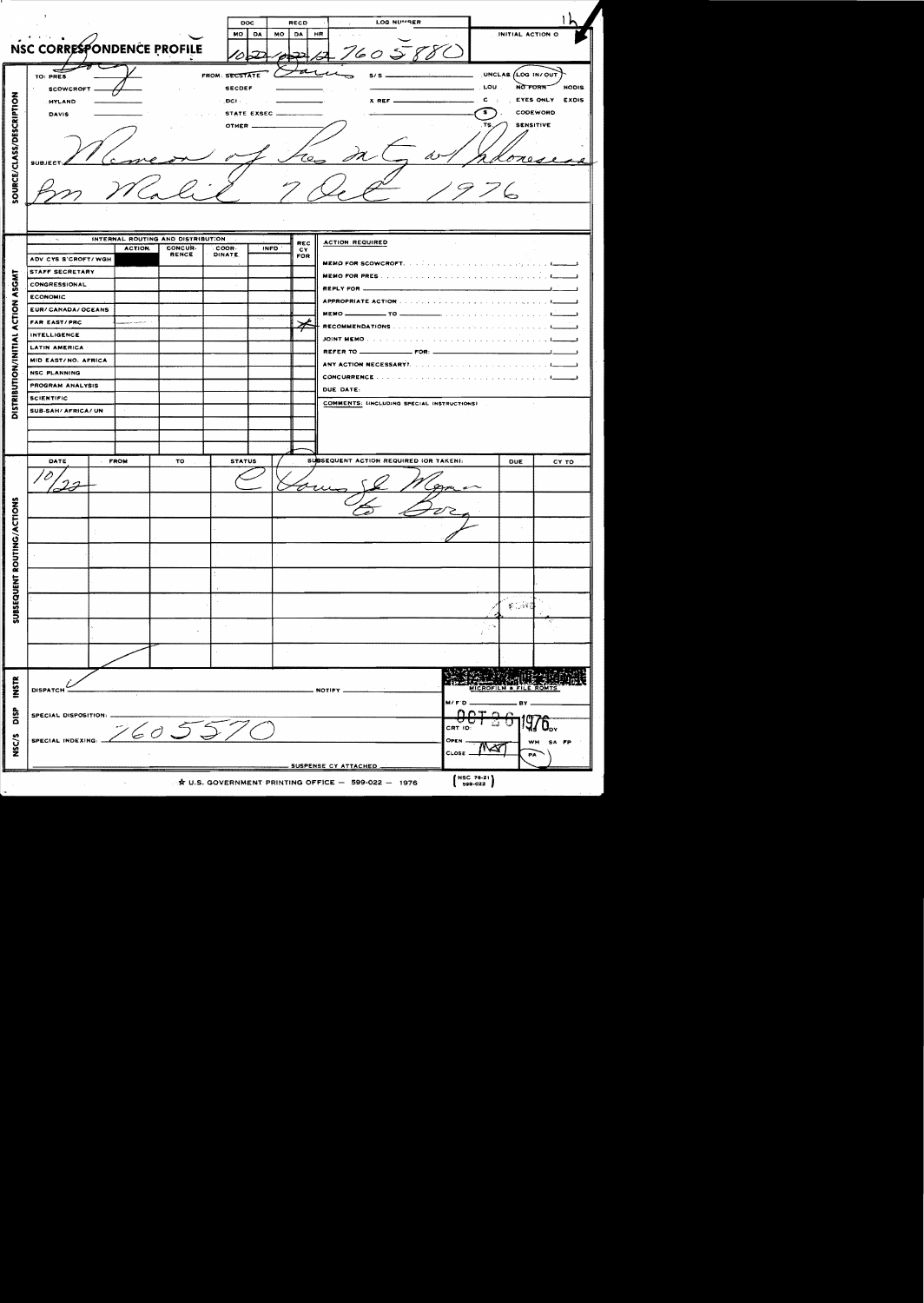V MFM Malik.  $70J$ l'ese trip une me magnet track & 2 tris user celating us allie invertime entier. I glad P is well + things are going with, 2 be precedent my returnating of him + I box it will continue to dly' Ma you insitare to dont. you must une but. V. Jernett got Bali 11 ces enough time to say p that Ph480 his home clientes/ poycesty + there is changes of coloring DuO the pending unatters, we would be pleased to reserve option and electric P Unt wurde lenger. We would an fundship Turperbut to no re fue world. We want to de empting x contre la martinge one Watership. M We we pleased to har that What is you reaching to this UNISLAIN  $P_{\perp}$ M Yoking it more mostrate - moving controvered constitues. Korra lor hitz postadaside des apieces provinces -P Thoron inquire. There is much unk to an love but it best done in construction atmosphere. ΛN I has are some selen committed which won't to make a fors, but writing mystat. It strangs to ricitize that a anity - size of Julhosan harrotta and wil steve plych also has with. **LASSIFIED**<br>958, SEC. 3.<br>STATE DEPT. Jetrih time medite de ce promos y edmenti  $\mathcal{N}$ in UN, so threw is also a sense freqs. There is helmon, which is derhiote, but the we unity array thats, so not much chime for colution cise compares for hoteran & he settled. We crant to personal its delphar + withink, It terrible tragedy bort in that it was y slowly

DECI